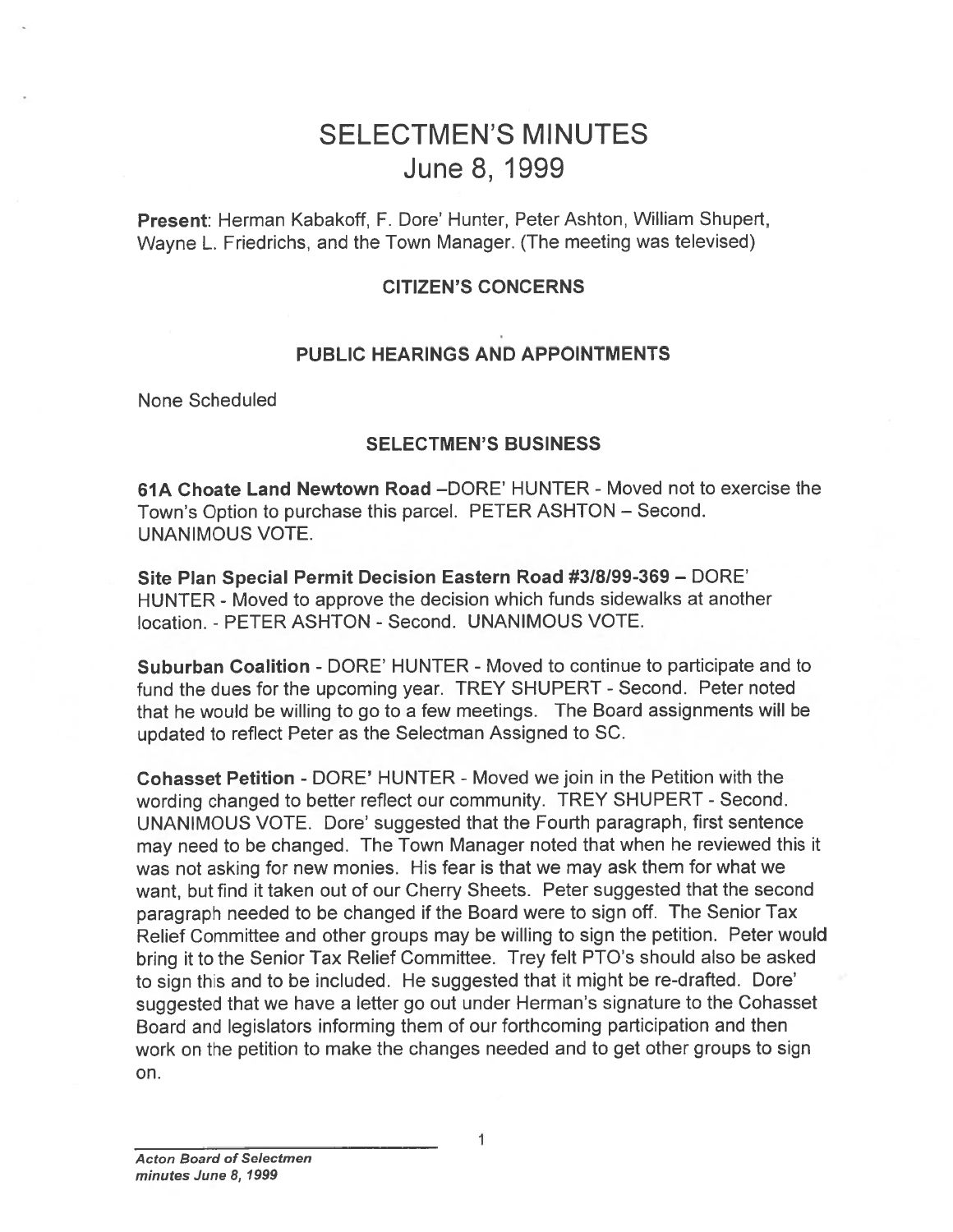### Other Business

Sewer Action Committee - Dore' updated the Board on the upcoming SAC and Andrew Gotlib's most recent letter about funding. He felt this was <sup>a</sup> good sign for the project.

School Building Committee — Dore' reported that the bid will probably go out in July.

Re-Engineering Committee - Peter Ashton asked for approval to go ahead with the formation of the Acton Reengineering or Efficiency Committee. He feels we are ready to procee<sup>d</sup> and would like the approva<sup>l</sup> to ge<sup>t</sup> an understanding of the scope of both town and schools prepared. He hopes to move forward within three months time and explore how we can operate in <sup>a</sup> more efficient manner. Herman discussed his meeting with the School Chair's and he felt they all had agree<sup>d</sup> to move forward. Bill Mullin has offered to contribute to the project. It was suggested we take Bill up on his offer, It was noted that he would be <sup>a</sup> goo<sup>d</sup> choice with his background to assist with this. Bob Miller will be the Representative from the Fin Com. Herman was not sure if the School would have one or two participants. Peter has offered to serve on the committee. John Penderville has stated to Herman that everyone has to come to this with an open mind and goo<sup>d</sup> faith for it to work. Herman felt that this would be <sup>a</sup> goo<sup>d</sup> way to approac<sup>h</sup> the issues of shared services and efficiencies. DORE' HUNTER - Moved to procee<sup>d</sup> with the Committee — WAYNE FRIEDRICHS - Second. UNANIMOUS VOTE. Peter was asked to establish <sup>a</sup> committee name.

Senior Tax Work Program — Don will come to the Board at the next meeting to ask for funds from the Audubon Hill Trust fund to fund the Work Program. Don said he has asked staff for input and expects they will be getting back to him before the next meeting with those needs.

Citizen's Police Academy - Dore' felt this was <sup>a</sup> goo<sup>d</sup> program. It was noted that this program should be mentioned in the paper.

Personnel - Herman discussed several personne<sup>l</sup> achievements within the organization. First, the promotions to Captain and Lieutenant in the Fire Department. Carl Robinson and Robert Vanderhoof were promoted to Captain. Firefighter Kevin Lyons and Fire Fighter Michael Lyons were promoted to Lieutenant. Herman congratulated them on their career advancement.

In the Police Department, Mike Cogan has been named to receive an award in conjunction with the rescue from the Fire of <sup>a</sup> Parker Street resident. This is a nomination by American Legion for the award to be given on July 18<sup>th</sup> in Springfield, MA.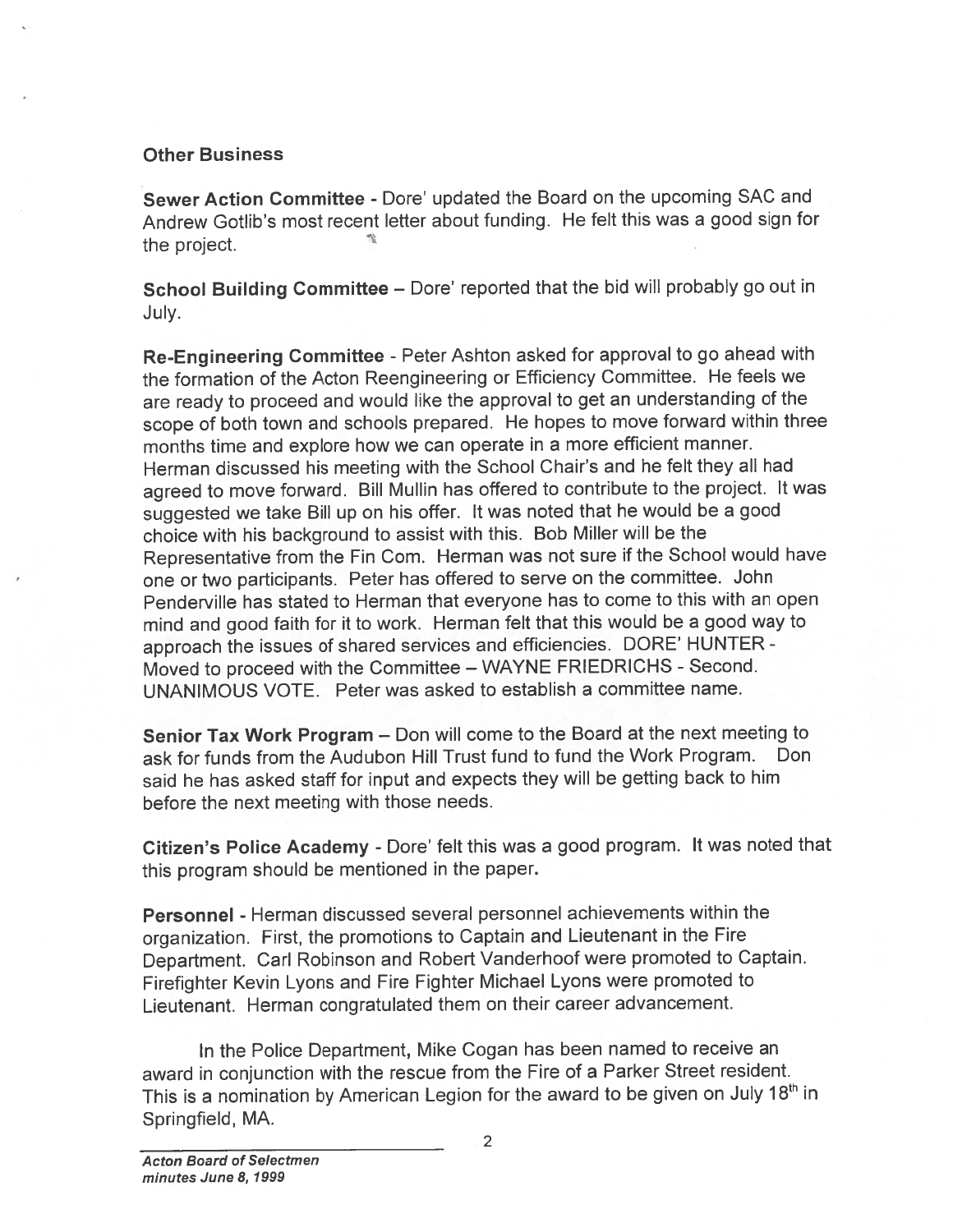John Murray received <sup>a</sup> letter in regard to his activities with NESWC from Ruth Fitch commending he and Bob Moroney for their work on getting the contact approved.

**TAC MEMO** – TAC would like to solicit the Board of Selectmen's feedback with regar<sup>d</sup> to their recent memo about the Commuter Lot. The Board decided that they should ask TAO to attend an upcoming Board Meeting to discuss their memo. Peter agreed it would be wise to have them come in to have questions answered and discussed. Don said he had already begun this scheduling and is waiting to hear from the TAO about their availability to attend <sup>a</sup> Selectmen's Meeting. The residents and commuters should informed through the newspapers. Staff will ge<sup>t</sup> the notice out when the time and date is established. John Murray received a lette<br>
Ruth Fitch commending he and Bot<br>
Ruth Fitch commending he and Bot<br>
approved.<br>
TAC MEMO – TAC would like to so<br>
regard to their recent memo about they should ask TAC to attend an u<br>
Peter agre

#### CONSENT AGENDA

DORE HUNTER - Moved to approve. — PETER ASHTON - Second - UNANIMOUS VOTE.

#### TOWN MANAGER'S REPORT

#### YEAR END PROGRAM:

Don outlined the proposed Year-end budget spending. He has identified some solid numbers and knows we will have additional funds in the Insurance Trust.

Don explained the situation in the Finance Department. They anticipated advertising in the Wall Street Journal with hopes of obtaining <sup>a</sup> qualified person/s to fill the vacancies.

They have identified \$574,000 which they are firm on and have suggested uses for some of these monies. The first suggestion was for the purchase of GUI and the Electronic Bulletin Board as discussed at the Annual Town Meeting. The Recreation Commission has identified the need for funds for removal and replacement of equipment at the Elm Street Tot lot.

Dore' discussed his GUI suggestion for funding and that he is extremely concerned about the current staffing level in the Finance Department. He suggested bringing <sup>a</sup> revised compensation figure for next year to attract and bring in new people. He really wanted the GUI in <sup>p</sup>lace and felt that it would help efficiencies in that department. He felt the purchase of the software would help with the workload.

He did not feel that the Electronic Bulletin Board would be an appropriate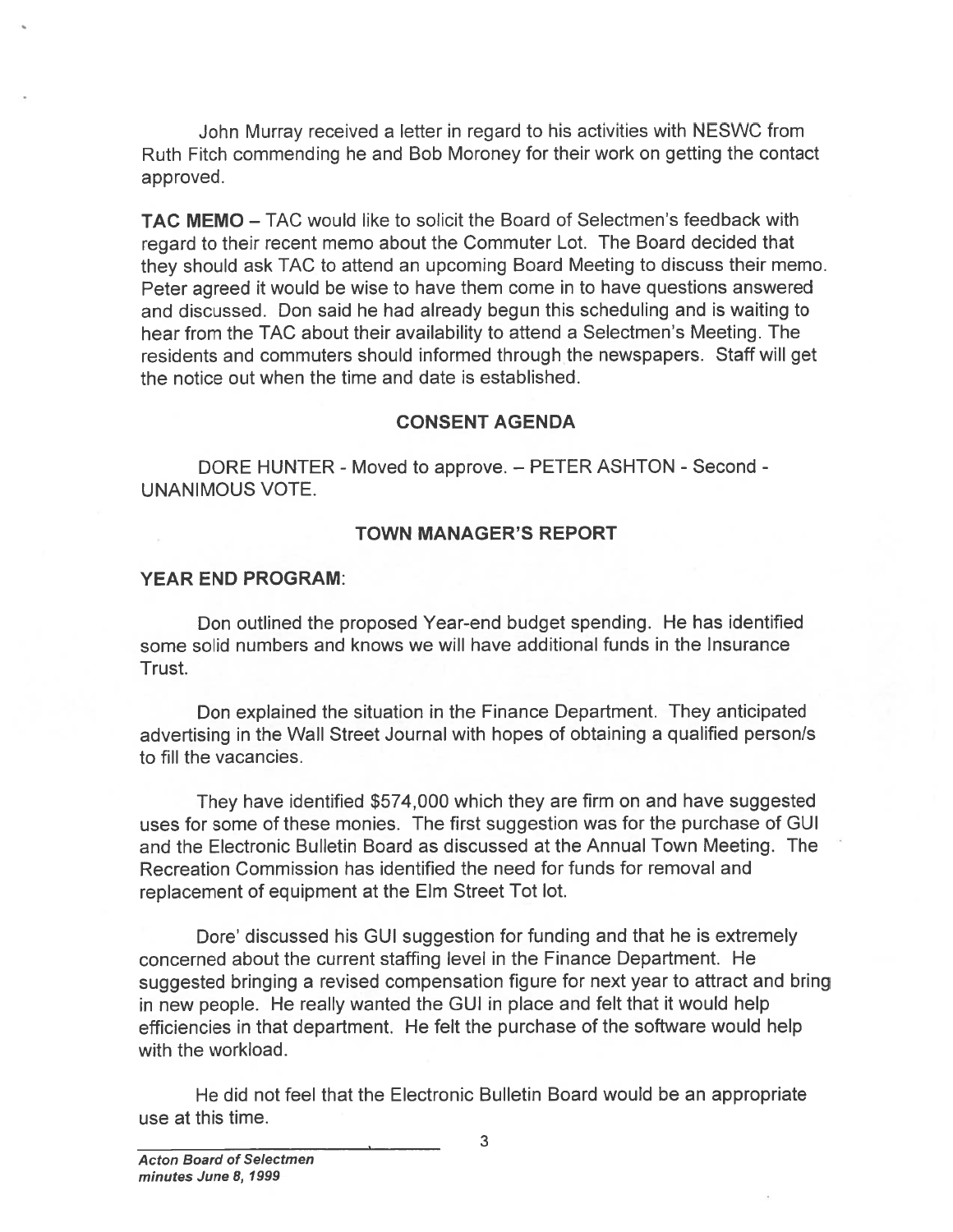He also wanted the Playground at Elm Street improved. He asked that the structures currently in <sup>p</sup>lace be removed at once to minimize the risk of injury.

Peter agree<sup>d</sup> with Dore' on the issue of short staffing and felt we needed <sup>a</sup> more realistic salary offering to resolve it. He also agree<sup>d</sup> that the removal and replacement of the Elm Street Playground was worthwhile. He agree<sup>d</sup> to delay any action with regar<sup>d</sup> to the Electronic Bulletin Board. The GUI was <sup>a</sup> little more concerning to him as Town Meeting voted against that article.

Trey wanted the unsafe <sup>p</sup>layground equipment removed. He supports GUI and he agree<sup>d</sup> we need to do <sup>a</sup> better job with presentations, but felt GUI should not have gone to Town Meeting in the first <sup>p</sup>lace. He felt it should have been par<sup>t</sup> of the operational budget. He feels the delay in getting this will result in wasted time and productively and we need to ge<sup>t</sup> this in <sup>p</sup>lace.

Wayne asked about the Health Insurance. John noted that the insurance covers Water, School and Town employees. They have purchased Stop Loss insurance for large claims, as this coverage has become very inexpensive in recent years. John noted that we have adequate reserves to cover anything that might come up.

Wayne asked about removal with no replacement at Elm Street. He wanted to suppor<sup>t</sup> the Playground. He thought that the Electronic Bulletin Board was something Pentimation was to install at the Library for citizen use. Don noted that this would be <sup>a</sup> dial in verses dead terminal.

He is in favor of GUI and agree<sup>d</sup> with Trey on it not being brought to Town Meeting. He would have <sup>a</sup> hard time since Town meeting voted it down. He did suppor<sup>t</sup> it though.

Trey felt that GUI is <sup>a</sup> tool that is added to our existing system, and did not know why it was brought to Town Meeting as <sup>a</sup> capital item.

Herman noted it is the Board's experience to bring capital spending to Town Meeting. He felt that this is the case where town and private companies differ in their operations. He noted that next time when GUI and GIS is brought to Town Meeting that the presentation will be better prepared, but for now, we need to live with the voters wish. The Electronic Bulletin Board is something he feels might be done for less than \$70,000. It will need more research to implement an effective Bulletin Board. He asked that we remove the equfpment at the <sup>p</sup>layground ASAP. He wanted the funding reques<sup>t</sup> for the replacement equipment brought to <sup>a</sup> Town Meeting. He feels we have to live with what is voted and not have <sup>a</sup> double standard. He feels we need to defer these items and let the money go back to free cash.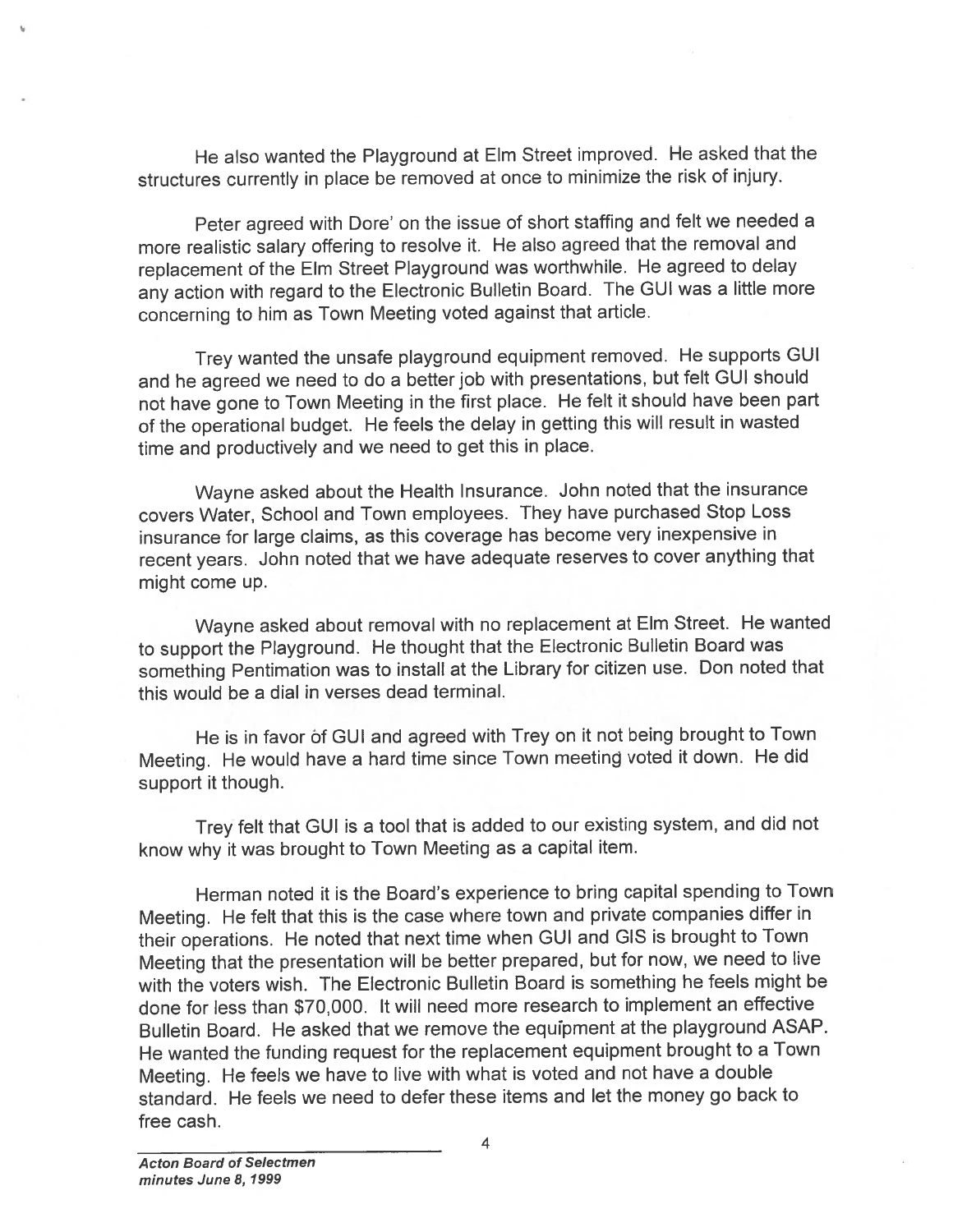DORE' HUNTER — Moved to appropriate \$60,000 for GUI program as outlined in his memo. TREY SHUPERT- Second. - Dote' withdrew his motion until the next meeting at this time. Trey withdrew his Second. Dore' said he wanted to move forward with this and said he could tolerate the heat since he feels responsibility for the Finance Department.

Herman asked if the Board of Selectmen were convinced to approve the GUI expenditure on June 22, 1999, would there be time to bid it and encumber the funds before the end of the fiscal year? Don said we could do this by June  $30<sup>th</sup>$ because it is <sup>a</sup> sole source Bid. He also said that the next meeting would not be too late to follow-up. Herman was still concerned about Town Meeting action and felt we needed to ge<sup>t</sup> public suppor<sup>t</sup> and suppor<sup>t</sup> of the Finance Committee. He felt it would preserve our credibility.

Trey said he is coming from the understanding that the voters have elected us to make prudent financial decisions. He again said he would not want to loose additional financial personne<sup>l</sup> because of the delay in purchasing GUI.

Herman again stressed his reasons for not supporting it as the voters said no at Town Meeting, and that was the will of the voters. Even if we messed up, he said we could not have <sup>a</sup> double standard. He felt we need to abide by the vote already taken, and take opportunity to again <sup>p</sup>lace it before the voters.

Charlie Kadlec felt we needed to convince the Finance Committee and felt that we should not overturn the Town Meeting Vote. He urged the Board to return the excess monies, and not to expend them on the mentioned items.

Dore' agree<sup>d</sup> but felt he has <sup>a</sup> job to see that it gets done even if he takes it on his political back. Dore' said that if we hired the necessary staff this week he would withdraw his request.

Charlie asked if GUI was what they really wanted to make their job easier. He felt we should investigate other things that don't have that name attached to it.

Peter wanted to know the Manager's opinion. He said par<sup>t</sup> time people would not be very helpful. The long-term 5-year <sup>p</sup>lan said we needed <sup>a</sup> unified system and one that would cross-reference items. The objective in the finance office was to ge<sup>t</sup> more efficient use of the people who are not in the finance department. To sprea<sup>d</sup> it out and decentralize the inputting by having all departments share in the clerical inputting.

He is very uncomfortable with Herman taking heat for the failure of GUI, and he feels we did not suppor<sup>t</sup> Herman well enough. He feels we did not <sup>g</sup>ive him the tools to see it through Town Meeting successfully. His objective has been to have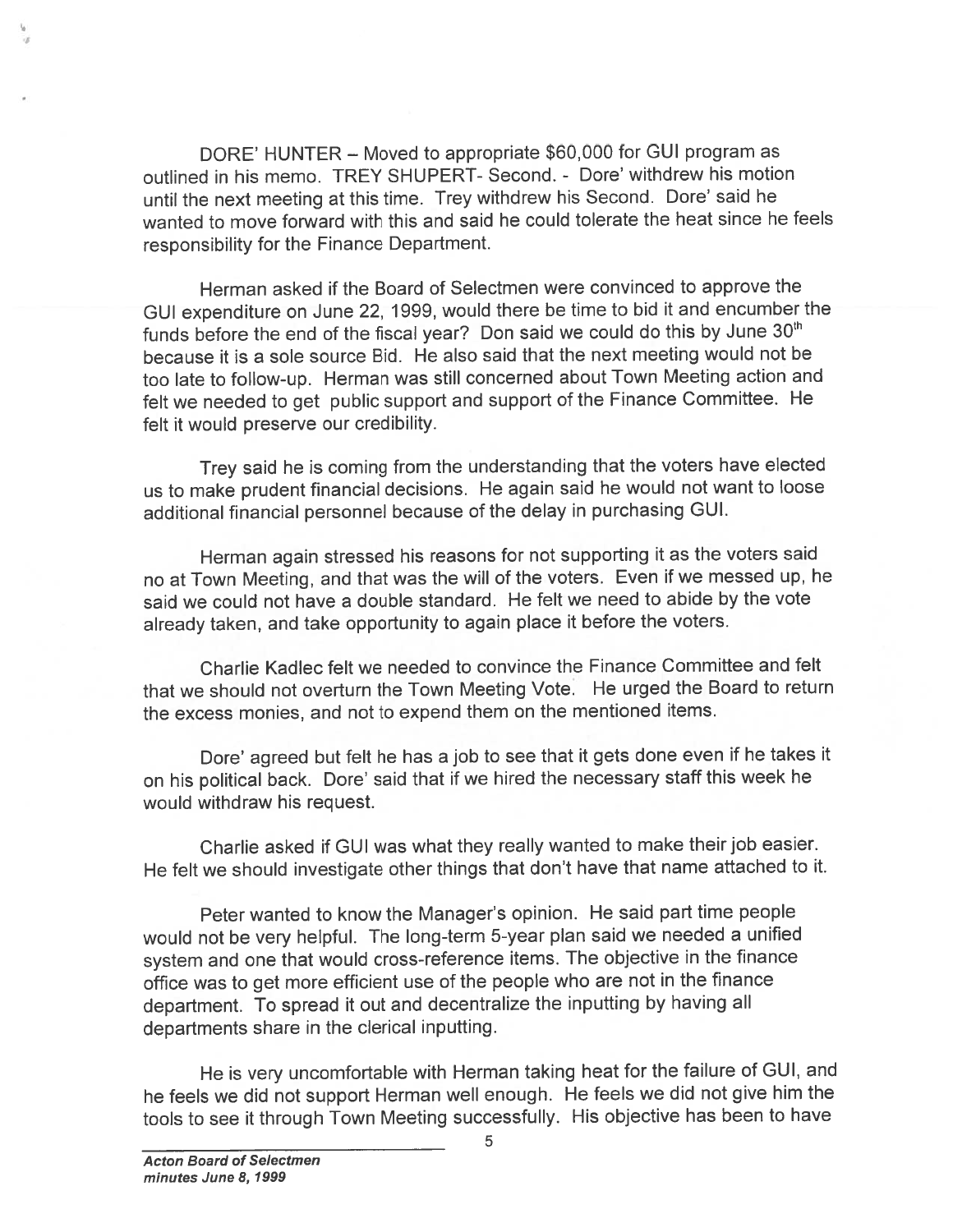the Finance Dept. check and review data instead of inputting all the data.

Peter asked if there were any hard numbers in productivity savings. Don said no, they tried to obtain them for the April Town Meeting, but couldn't. Peter asked about how much time the staff spends doing data entry. John said at least 75%. Tess as well as the rest of the financial staff is doing <sup>a</sup> good job. He thinks we could ge<sup>t</sup> other things done if we had GUI, as it would free them up to produce other reports that they don't have time to do currently.

Herman wanted to prepare and send our arguments to the Fin Com to make our case as well as send <sup>a</sup> public letter in the Beacon outlining the merit of GUI. Peter felt that the Fin Com was meeting tonight and that something in writing should be prepared and pu<sup>t</sup> in the Beacon to make it known that this is an issue that will be discussed in two weeks time. The Town Manager has been asked to draft the memo. Trey offered to assist in the drafting. the Finance Dept. check and review<br>
Peter asked if there were any<br>
said no, they tried to obtain them for<br>
asked about how much time the sta<br>
we could get other things done if we<br>
ore could get other things done if we<br>
oth

PETER ASHTON - Moved to appropriate \$45,000 for Elm Street Playground equipment removal and replacement. WAYNE FRIEDRICHS - Second. Trey asked if we could review in two weeks. Peter wanted the equipment removed and to let them know we would be replacing it. The motion and second were withdrawn.

The consensus was to not do the Electronic Bulletin Board firewall. And to ge<sup>t</sup> the notice out to everyone about the upcoming discussion of expending Year-End Funds to fund the Playground and GUI. Trey is willing to write <sup>a</sup> letter to the Beacon inviting the public to the meeting.

ALG Meeting — Dore' reported they have had the first meeting. Dore' said it was <sup>a</sup> continuation of the discussion at 2020. Minutes were taken and they will reflect the action and decision at that meeting.

PETER ASHTON - Moved to go into Executive Session to discuss Litigation and only to return to adjourn. TREY SHUPERT — Second. All members Aye.

lerk

Date '

Acton Board of Selectmen minutes June 8, 1999

d.p.

6